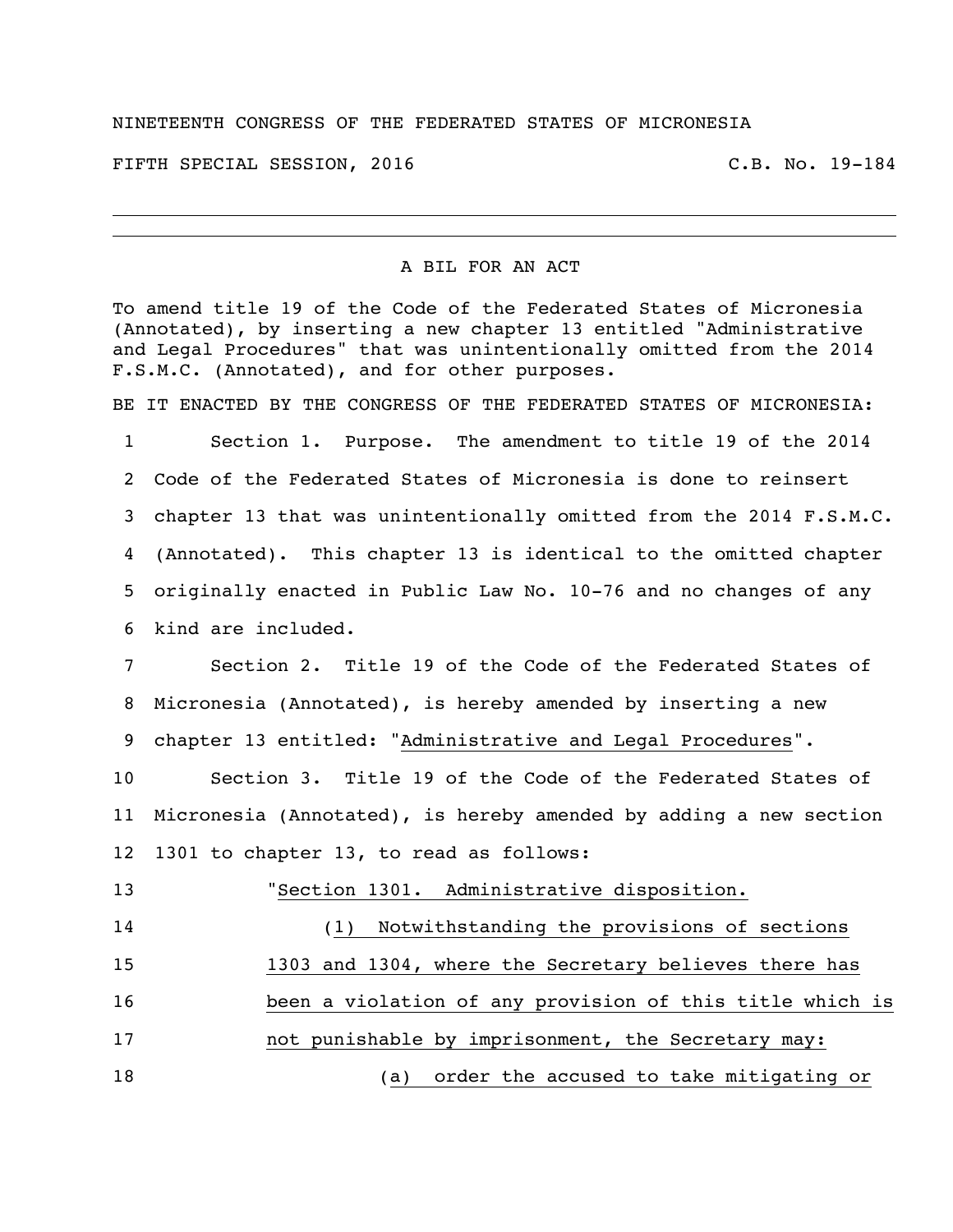| $\mathbf{1}$ | remedial actions; and                                             |
|--------------|-------------------------------------------------------------------|
| 2            | sanction the accused, including levying<br>(b)                    |
| 3            | fines.                                                            |
| 4            | The order or the sanction shall constitute<br>(2)                 |
| 5            | notice to the accused of the offense for purposes of              |
| 6            | administrative disposition under this section.                    |
| 7            | Compliance with the order and payment of the<br>(3)               |
| 8            | fine shall constitute complete satisfaction of the                |
| 9            | Payment of fines must be made within 7 days of<br>charges.        |
| 10           | the notice.                                                       |
| 11           | Where those affected by the actions of the<br>(4)                 |
| 12           | Secretary under subsection (1) wish to contest those              |
| 13           | actions, they may:                                                |
| 14           | seek a hearing in accordance with the<br>(a)                      |
| 15           | procedures of title 17 of the Code of the Federated               |
| 16           | States of Micronesia; or                                          |
| 17           | seek a judicial hearing in the<br>(b)                             |
| 18           | appropriate court without having to exhaust                       |
| 19           | administrative remedies.                                          |
| 20           | All fines collected shall be deposited into<br>(5)                |
| 21           | the General Fund of the Federated States of Micronesia."          |
| 22           | Section 4. Title 19 of the Code of the Federated States of        |
| 23           | Micronesia (Annotated), is hereby amended by adding a new section |
| 24           | 1302 to chapter 13, to read as follows:                           |
| 25           | "Section 1302. Mediation and arbitration.                         |

 $2 \times 20$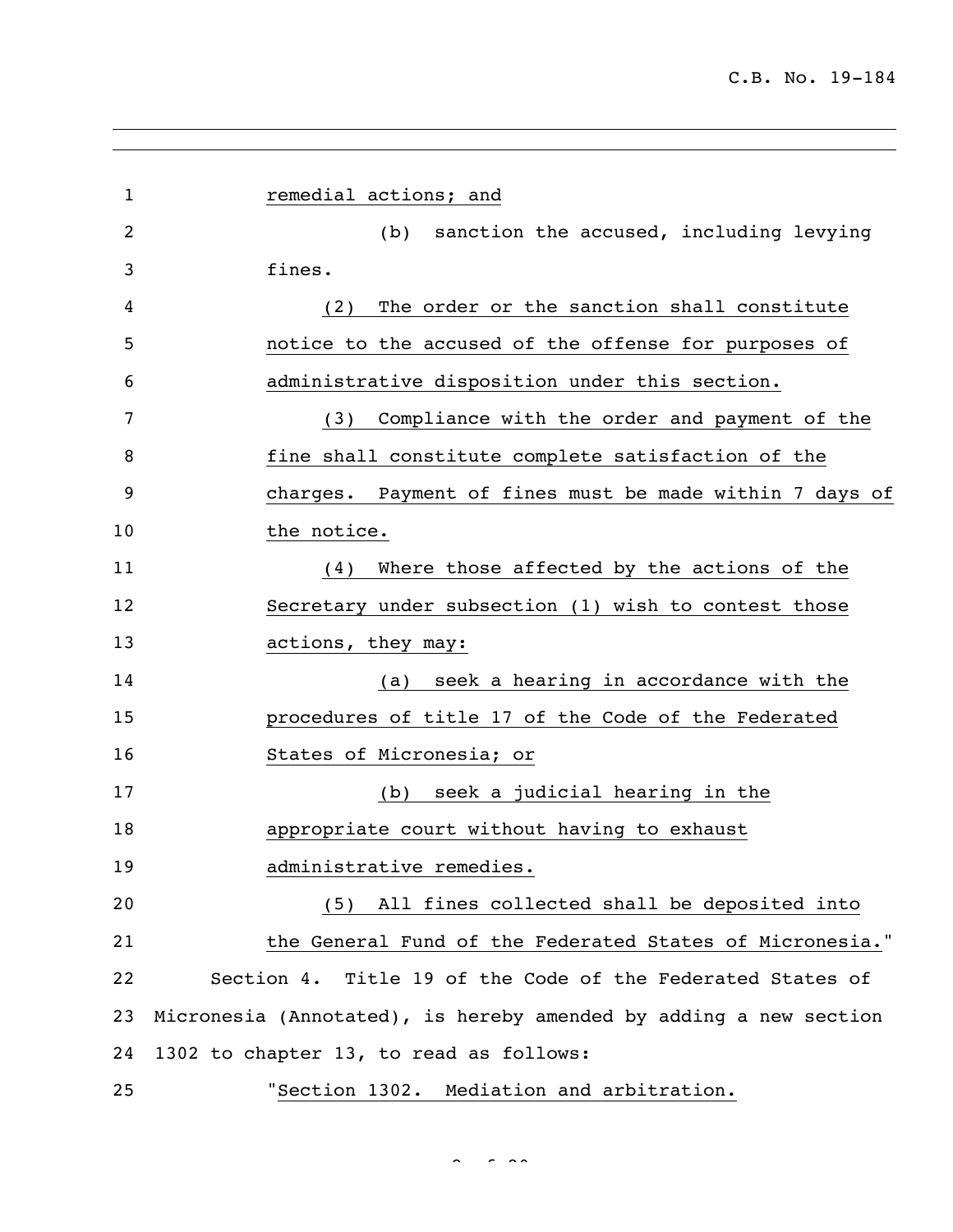| $\mathbf 1$    | Where two or more parties seek resolution of a<br>(1)             |
|----------------|-------------------------------------------------------------------|
| $\overline{2}$ | dispute arising under the provisions of this title, they          |
| 3              | may agree to mediation or arbitration conducted by the            |
| 4              | Secretary, or a mediator or arbitrator appointed by the           |
| 5              | Secretary.                                                        |
| 6              | Any decision made in arbitration shall be<br>(2)                  |
| 7              | binding upon the parties and final."                              |
| 8              | Section 5. Title 19 of the Code of the Federated States of        |
| 9              | Micronesia (Annotated), is hereby amended by adding a new section |
| 10             | 1303 to chapter 13, to read as follows:                           |
| 11             | "Section 1303. Jurisdiction of Supreme Court in rem.              |
| 12             | The Supreme Court shall have jurisdiction in rem over             |
| 13             | all vessels irrespective of their flag and all maritime           |
| 14             | claims wherever arising with respect to:                          |
| 15             | disputes relating to the ownership of,<br>(1)                     |
| 16             | possession of or title to a vessel or a share in a                |
| 17             | vessel;                                                           |
| 18             | mortgages, including foreign mortgages and<br>(2)                 |
| 19             | other charges in the nature of a mortgage;                        |
| 20             | claims for towage;<br>(3)                                         |
| 21             | claims relating to salvage;<br>(4)                                |
| 22             | claims for pilotage;<br>(5)                                       |
| 23             | claims for general average;<br>(6)                                |
| 24             | claims for wages of masters and crew;<br>(7)                      |
| 25             | claims for disbursements made by masters,<br>(8)                  |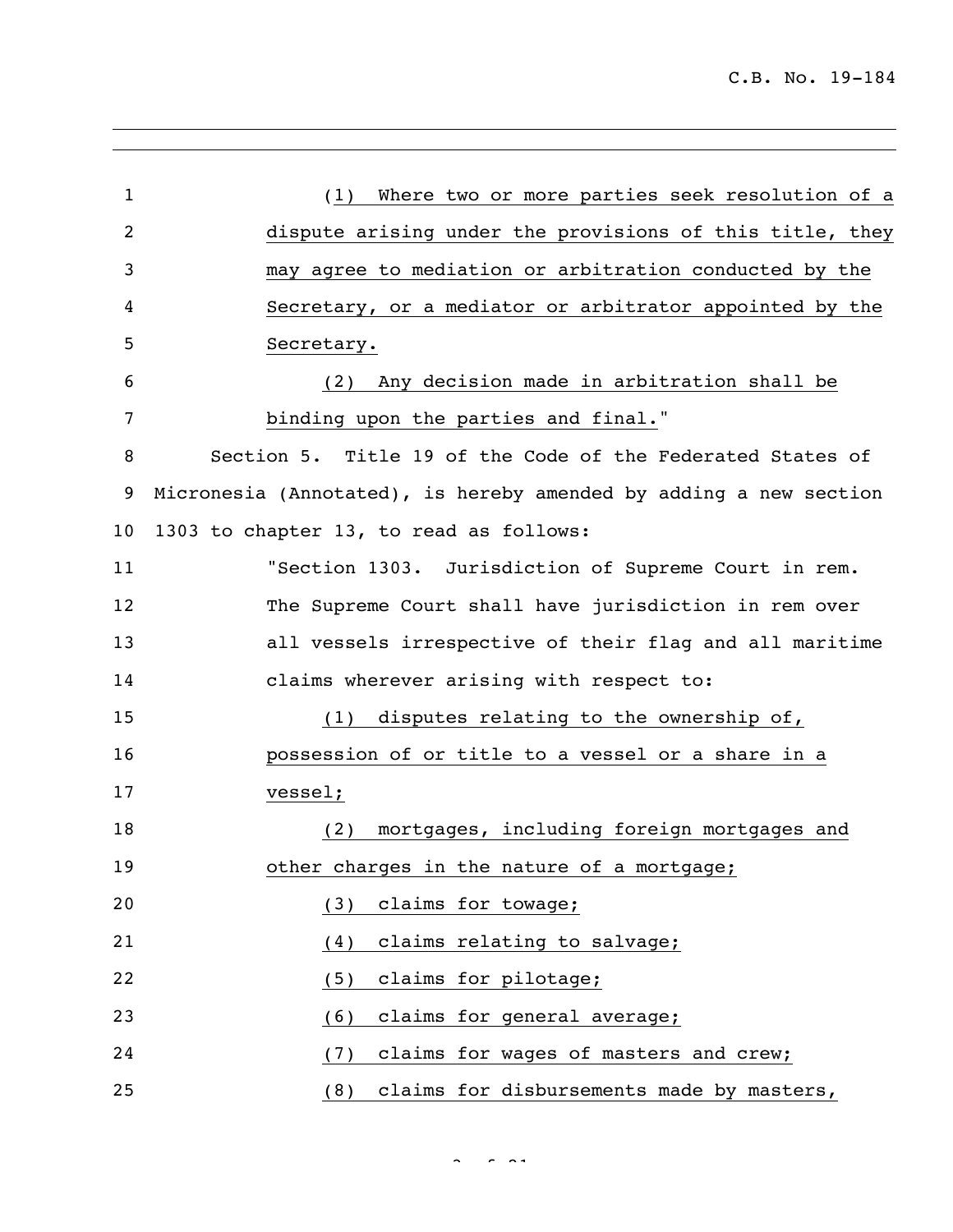| 1  | shippers, charterers or agents on behalf of a vessel;  |
|----|--------------------------------------------------------|
| 2  | (9) claims for damage done by a vessel;                |
| 3  | (10) personal injury claims arising from the           |
| 4  | operation of a vessel for which the vessel's owner,    |
| 5  | operator or charterer is liable;                       |
| 6  | (11) claims for loss of or damage to goods carried     |
| 7  | by a vessel;                                           |
| 8  | (12) claims arising from contracts for the             |
| 9  | carriage of goods by a vessel;                         |
| 10 | (13) claims arising from agreements for the use or     |
| 11 | hire of a vessel;                                      |
| 12 | (14) claims for the construction, repair,              |
| 13 | alteration or equipping of a vessel;                   |
| 14 | (15) claims for goods, materials or services           |
| 15 | supplied to a vessel;                                  |
| 16 | (16) claims for unpaid insurance premiums or calls     |
| 17 | from protection and indemnity associations;            |
| 18 | (17) port, harbor, navigational aids dues and          |
| 19 | similar charges;                                       |
| 20 | claims for marine pollution damage;<br>(18)            |
| 21 | (19) claims for damages arising from the operation     |
| 22 | of a vessel for which the owner, operator or charterer |
| 23 | is liable;                                             |
| 24 | claims for the enforcement of arbitral awards<br>(20)  |
| 25 | in respect of maritime claims; and                     |

 $4 - 20$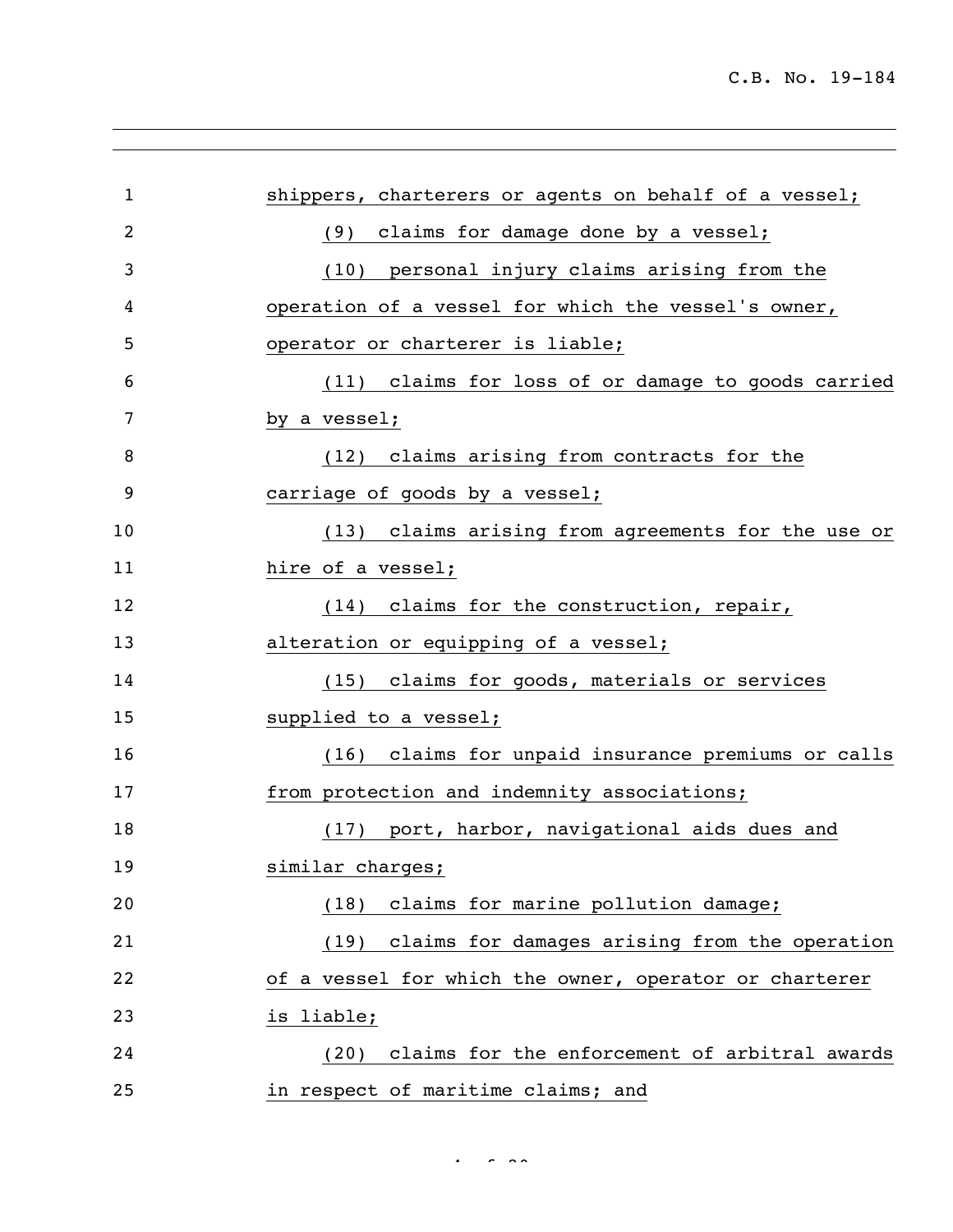| $\mathbf{1}$   | (21) claims for the enforcement of local and                      |
|----------------|-------------------------------------------------------------------|
| $\overline{2}$ | foreign admiralty judgments in rem."                              |
| 3              | Section 6. Title 19 of the Code of the Federated States of        |
| 4              | Micronesia (Annotated), is hereby amended by adding a new section |
| 5              | 1304 to chapter 13, to read as follows:                           |
| 6              | "Section 1304. Jurisdiction of Supreme Court in                   |
| 7              | The Supreme Court shall have jurisdiction in<br>personam.         |
| 8              | personam with respect to:                                         |
| 9              | claims for damage done to a vessel;<br>(1)                        |
| 10             | claims to limit liability under any<br>(2)                        |
| 11             | international maritime convention to which the Federated          |
| 12             | States of Micronesia is a party allowing for limitation           |
| 13             | of liability in relation to vessels; and                          |
| 14             | ancillary matters of admiralty and maritime<br>(3)                |
| 15             | jurisdiction associated with matters in respect of which          |
| 16             | the Court's jurisdiction is invoked."                             |
| 17             | Section 7. Title 19 of the Code of the Federated States of        |
| 18             | Micronesia (Annotated), is hereby amended by adding a new section |
|                | 19 1305 to chapter 13, to read as follows:                        |
| 20             | "Section 1305. Nautical assessors.                                |
| 21             | The Court may appoint nautical assessors to<br>(1)                |
| 22             | advise it on all maritime matters.                                |
| 23             | Nautical assessors shall be appointed on the<br>(2)               |
| 24             | basis of their expert knowledge and experience and may            |
| 25             | be engaged prior to or during trial for as long as their          |

 $\frac{1}{2}$  of  $\frac{1}{2}$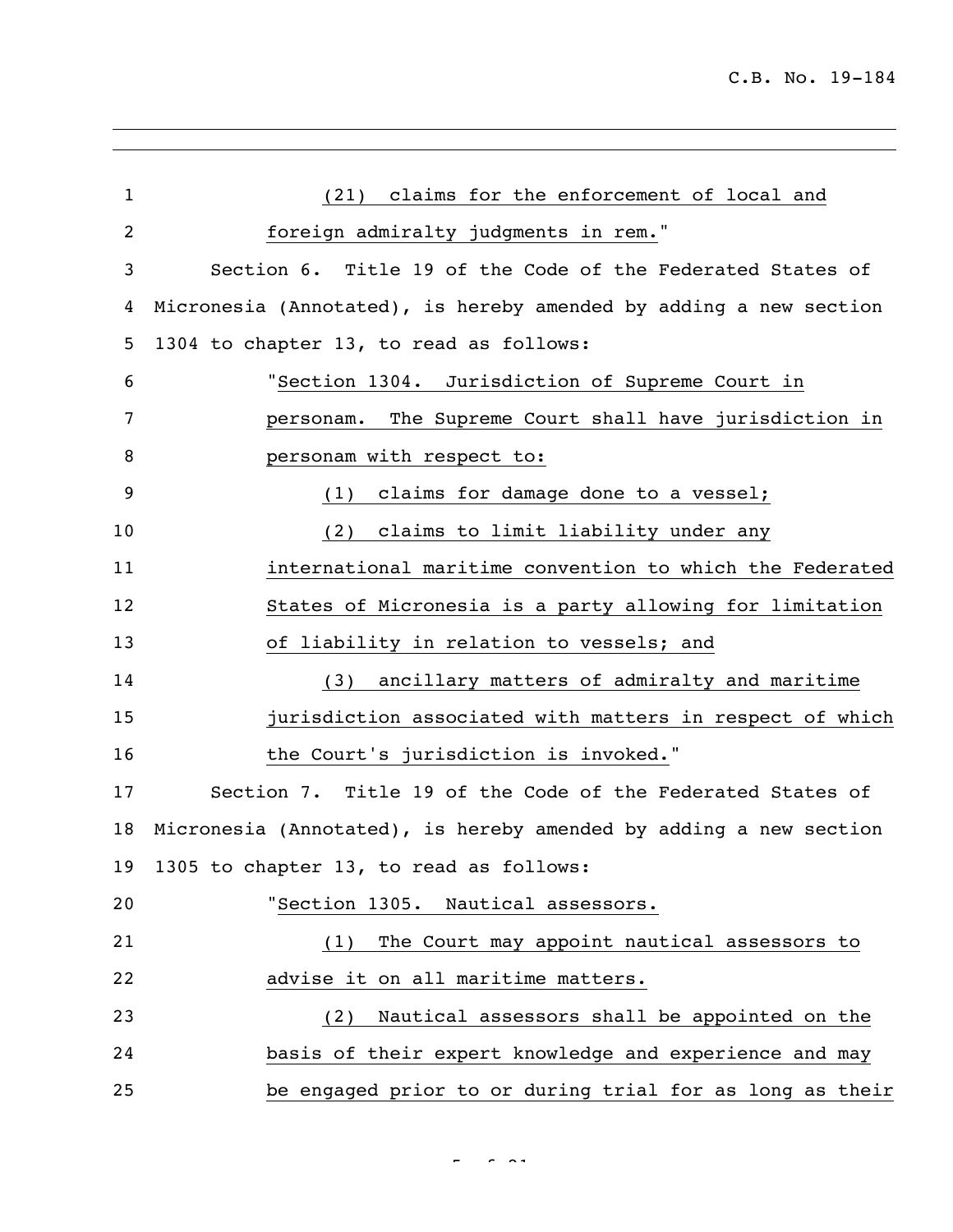expertise is required. (3) Nautical assessors shall not be called by the parties to give evidence, shall not be sworn and shall not be cross-examined. (4) Nautical assessors may be paid compensation for their services. (5) The advice of nautical assessors shall be treated as highly persuasive, but it is for the Court to assess its worth and decide on all matters of fact and law." Section 8. Title 19 of the Code of the Federated States of Micronesia (Annotated), is hereby amended by adding a new section 1306 to chapter 13, to read as follows: "Section 1306. Investigation of violations. (1) Upon receipt of evidence that a violation has occurred, the Secretary shall cause an investigation to be conducted. (2) The Secretary may issue subpoenas requiring **the attendance of witnesses and the production of**  documents. (3) The Secretary may inspect any vessel in any port under the jurisdiction of the Federated States of Micronesia. (4) If a foreign vessel is involved, the Secretary shall, through diplomatic channels, notify the maritime

 $\sim$   $\sim$   $\sim$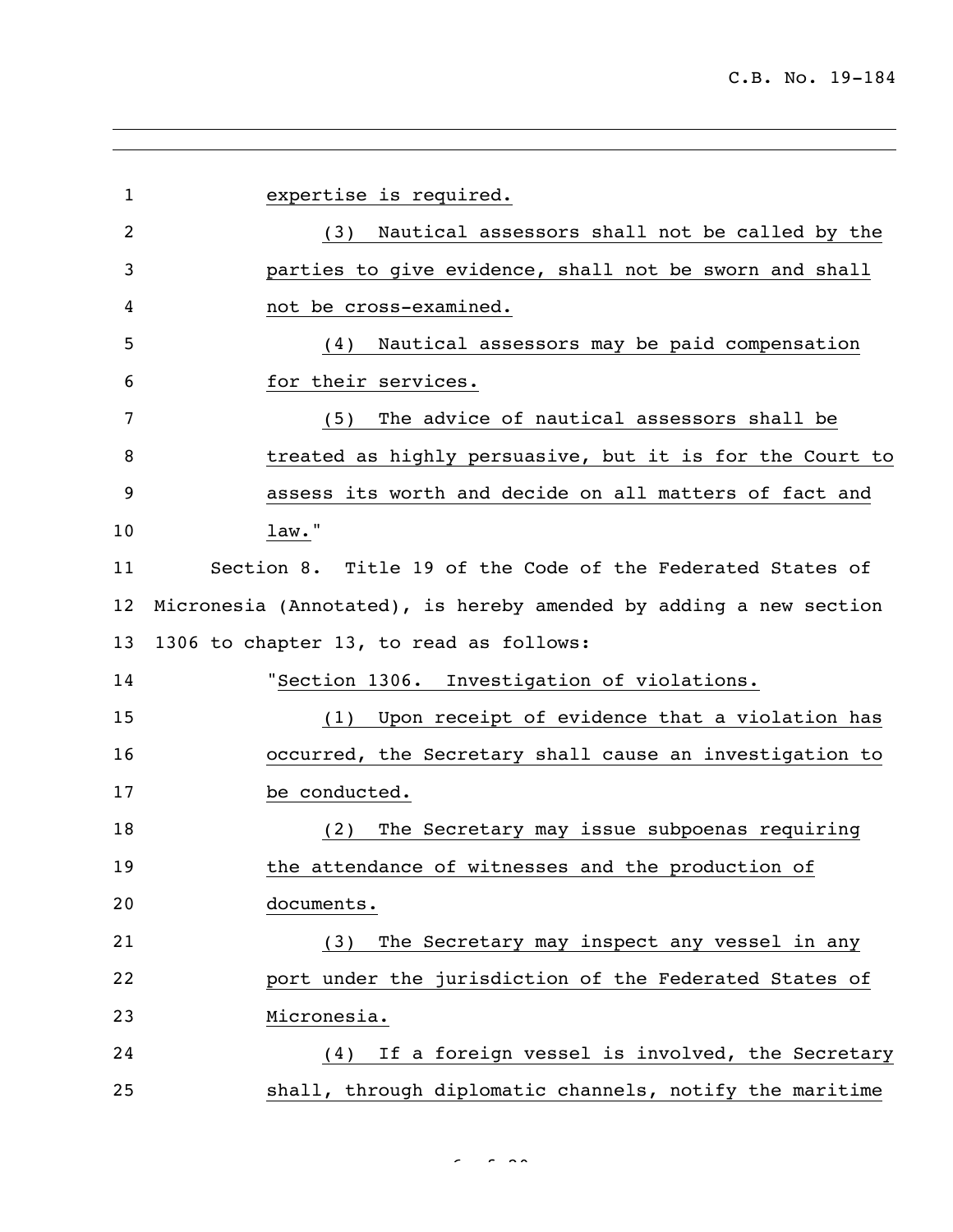| $\mathbf{1}$ | authority of the vessel's flag state.                             |
|--------------|-------------------------------------------------------------------|
| 2            | Upon completion of the investigation, the<br>(5)                  |
| 3            | Secretary shall take appropriate action."                         |
| 4            | Section 9. Title 19 of the Code of the Federated States of        |
| 5            | Micronesia (Annotated), is hereby amended by adding a new section |
| 6            | 1307 to chapter 13, to read as follows:                           |
| 7            | "Section 1307. Procedure for prosecution of national              |
| 8            | offenses.                                                         |
| 9            | (1) (a) All proceedings brought against a person                  |
| 10           | for an offense under this title shall be commenced by             |
| 11           | filing an information, in writing, in the name of the             |
| 12           | Secretary with the Supreme Court.                                 |
| 13           | (2) (a) Subject to subsection (b) every                           |
| 14           | information in respect of an offense shall be filed               |
| 15           | within 12 months from the date on which the offense is            |
| 16           | alleged to have been committed or when the alleged                |
| 17           | offense may reasonably have been discovered.                      |
| 18           | Where any vessel or any person has<br>(b)                         |
| 19           | committed an offense under this title and departed from           |
| 20           | the jurisdiction before an information could be filed,            |
| 21           | the time period referred to in subsection (a) shall               |
| 22           | commence running on the date on which the vessel or               |
| 23           | person returns to the jurisdiction.                               |
| 24           | Every information shall contain such<br>(3)                       |
| 25           | particulars as will fairly inform the defendant of the            |

 $\sim$   $\sim$   $\sim$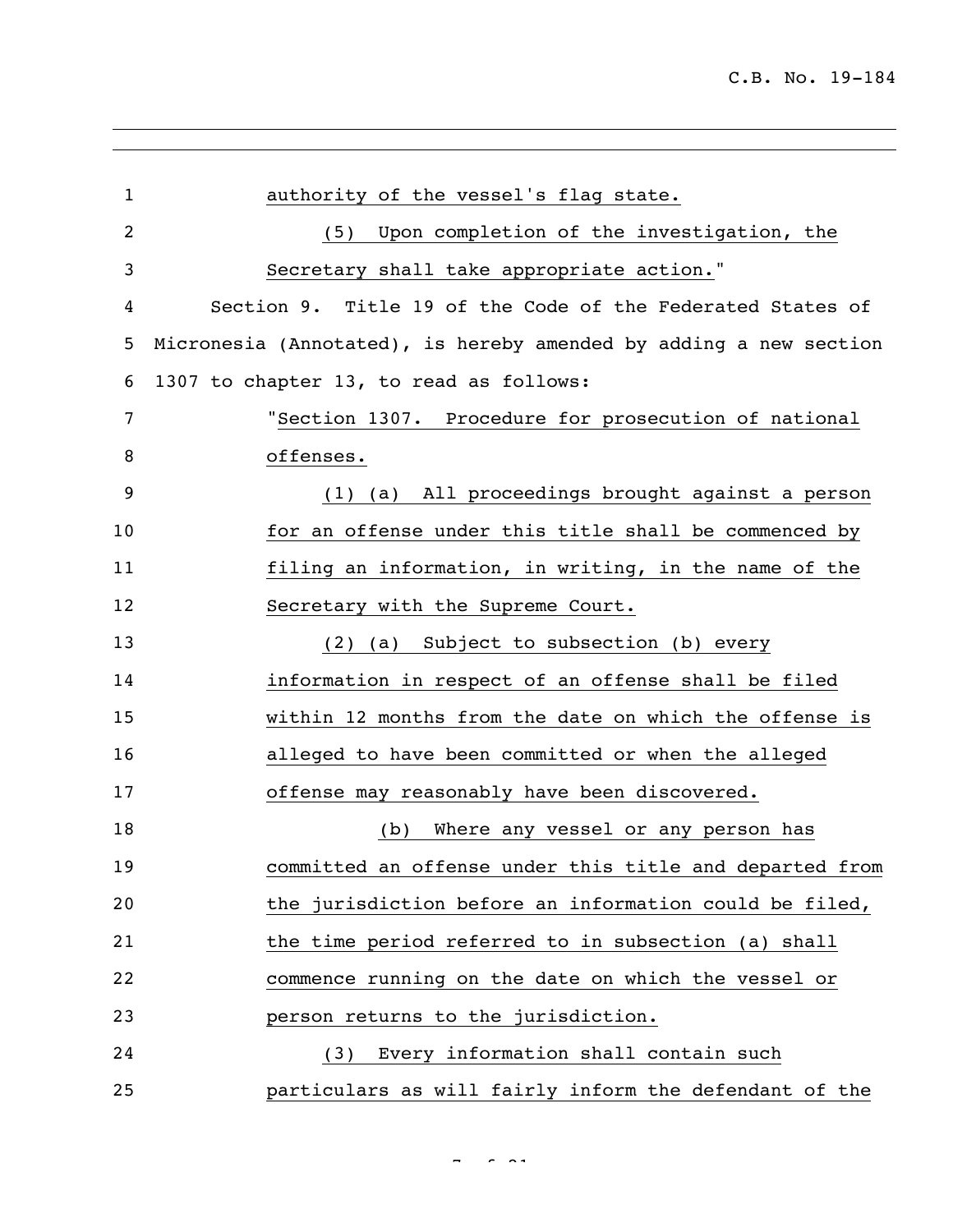| $\mathbf 1$ | substance of the offense with which he is charged.      |
|-------------|---------------------------------------------------------|
| 2           | As soon as practicable after an information is<br>(4)   |
| 3           | sworn, it shall be filed with the Court.                |
| 4           | Where an information has been filed, the Clerk<br>(5)   |
| 5           | of the Court may issue a summons to the defendant.      |
| 6           | (6) (a) Every summons to a defendant and any other      |
| 7           | document which is required to be served on a defendant  |
| 8           | shall be served on him by being delivered to him or her |
| 9           | personally or by being brought to his notice if he or   |
| 10          | she refuses to accept it.                               |
| 11          | Where a summons is to be served on the<br>(b)           |
| 12          | master of a vessel it may be served on the officer      |
| 13          | apparently in charge if the master is not on board the  |
| 14          | vessel.                                                 |
| 15          | Where the summons is to be served on the<br>(C)         |
| 16          | owner of a vessel it may be served on the vessel's      |
| 17          | agent.                                                  |
| 18          | Service on the persons referred to in<br>(d)            |
| 19          | subsections (b) or (c) shall be deemed to be service on |
| 20          | the defendant master and owner of the vessel.           |
| 21          | (7) Every summons to a defendant and every other        |
| 22          | document which is required to be served on a defendant  |
| 23          | may be served by an authorized officer or by the        |
| 24          | Principal Officer who shall be the Principal Surveyor,  |
| 25          | Principal Shipping Officer, or any other person so      |

 $8<sup>2</sup>$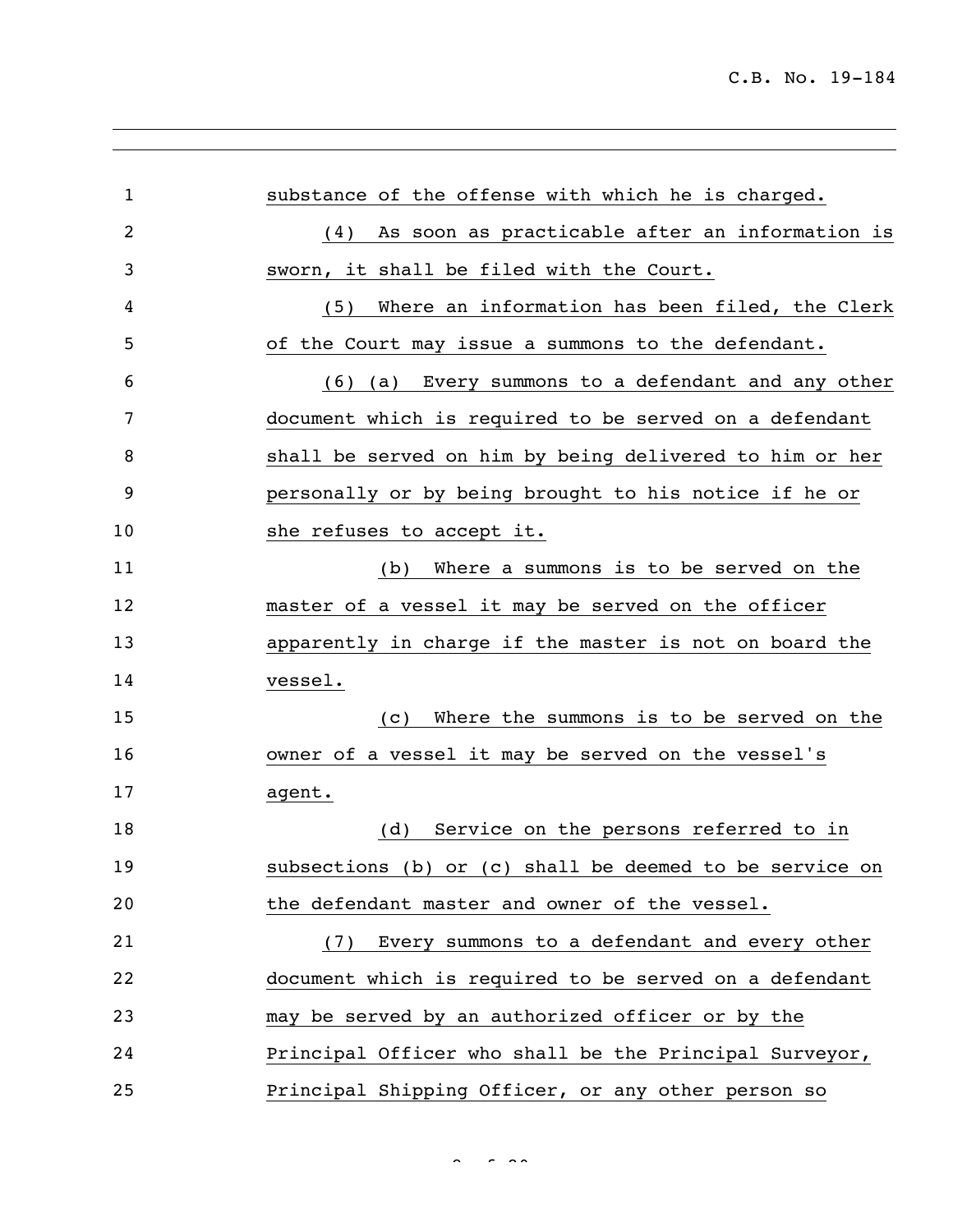designated by the Secretary. (8) (a) The service of any document may be proved by affidavit made by the person who served the document showing the fact, as well as the time, place and mode of service. (b) The affidavit of service made by the person who served the document shall be deemed to be correct unless or until the contrary is proved. (9) When an information has been filed and a summons has been issued and served, a Principal Officer who has reasonable grounds to believe that the defendant will not appear before the Court on the date set out in 13 the summons, may apply to the Court for a warrant to **arrest** the defendant if: (a) a warrant is necessary to compel the attendance of the defendant; or (b) a warrant is desirable because of the gravity of the alleged offense and the circumstances of the case. (10) A Principal Officer or his delegate for the purposes of enforcing this title may, without warrant: (a) stop, board and search any vessel, or the owner, master or any crew member of any vessel that he or she reasonably suspects to have committed any offense under this title;

 $\sim$  21 of 21 of 21 of 21 of 21 of 21 of 21 of 21 of 21 of 21 of 21 of 21 of 21 of 21 of 21 of 21 of 21 of 21 of 21 of 21 of 21 of 21 of 21 of 21 of 21 of 21 of 21 of 21 of 21 of 21 of 21 of 21 of 21 of 21 of 21 of 21 of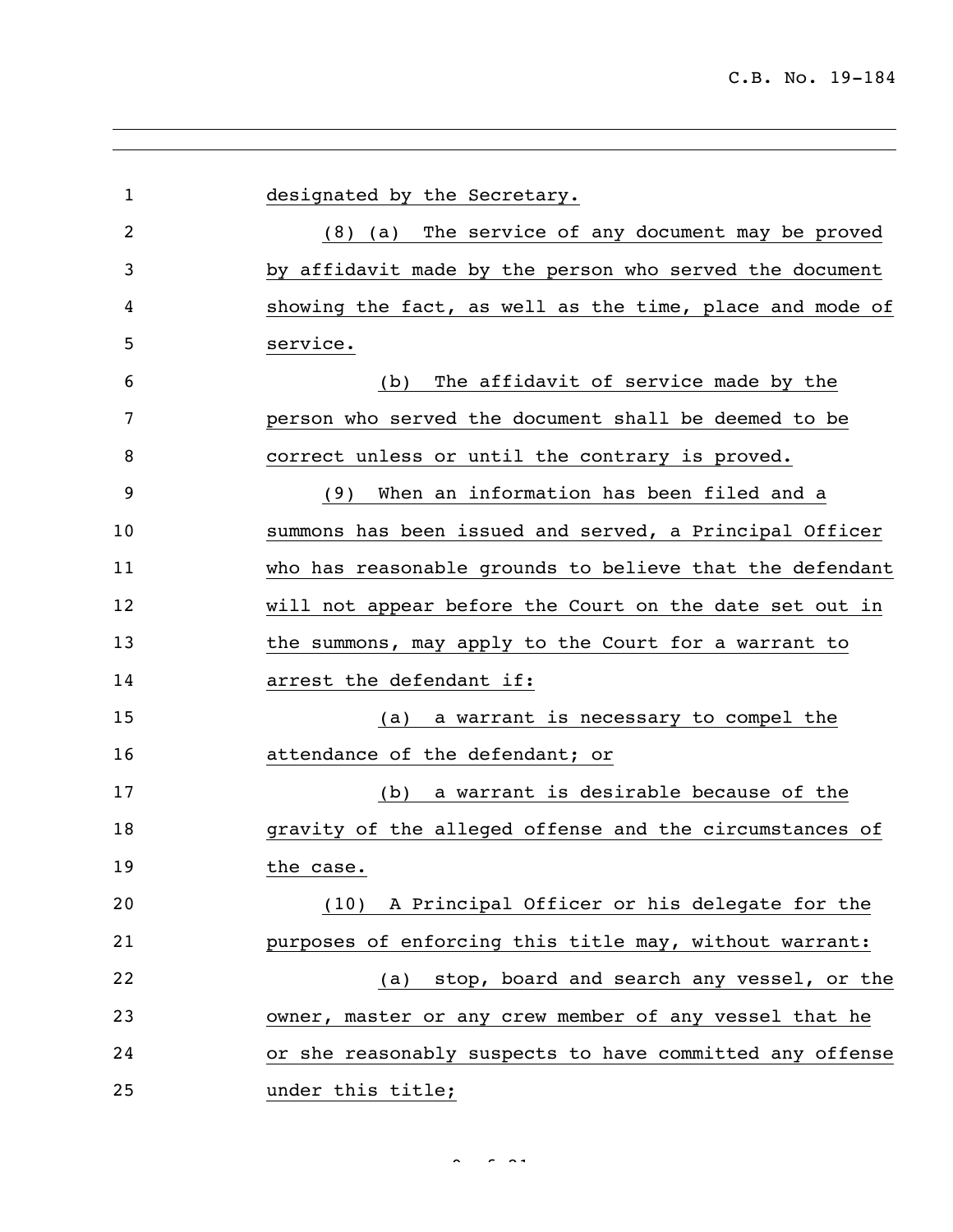| $\mathbf{1}$ | require the master or any crew member to<br>(b)          |
|--------------|----------------------------------------------------------|
| 2            | inform him or her about any incident occurring aboard or |
|              |                                                          |
| 3            | involving the vessel;                                    |
| 4            | make any inspection or examination of<br>(C)             |
| 5            | anything aboard the vessel;                              |
| 6            | (d) require to be produced, any certificate,             |
| 7            | document, logbook or other record required to be kept by |
| 8            | this title or regulations, or that concern the operation |
| 9            | of the vessel or employment of the crew and examine and  |
| 10           | take copies thereof;                                     |
| 11           | (e) seize any logbooks, charts, documents,               |
| 12           | equipment, material, and take or require to be taken any |
| 13           | samples which he or she has reasonable grounds to        |
| 14           | believe show or tend to show, with or without other      |
| 15           | evidence, the commission of an offense against this      |
| 16           | title;                                                   |
| 17           | seize anything which he or she has<br>(f)                |
| 18           | reasonable grounds to believe might be used as evidence  |
| 19           | in any proceedings under this title; or                  |
| 20           | (g) arrest any person whom he or she has                 |
| 21           | reasonable grounds to believe has committed an offense   |
| 22           | against this title.                                      |
| 23           | Pending the date of the hearing set forth<br>$(11)$ (a)  |
| 24           | in the summons, upon application, the Court may by order |
| 25           | detain the vessel until the final adjudication of the    |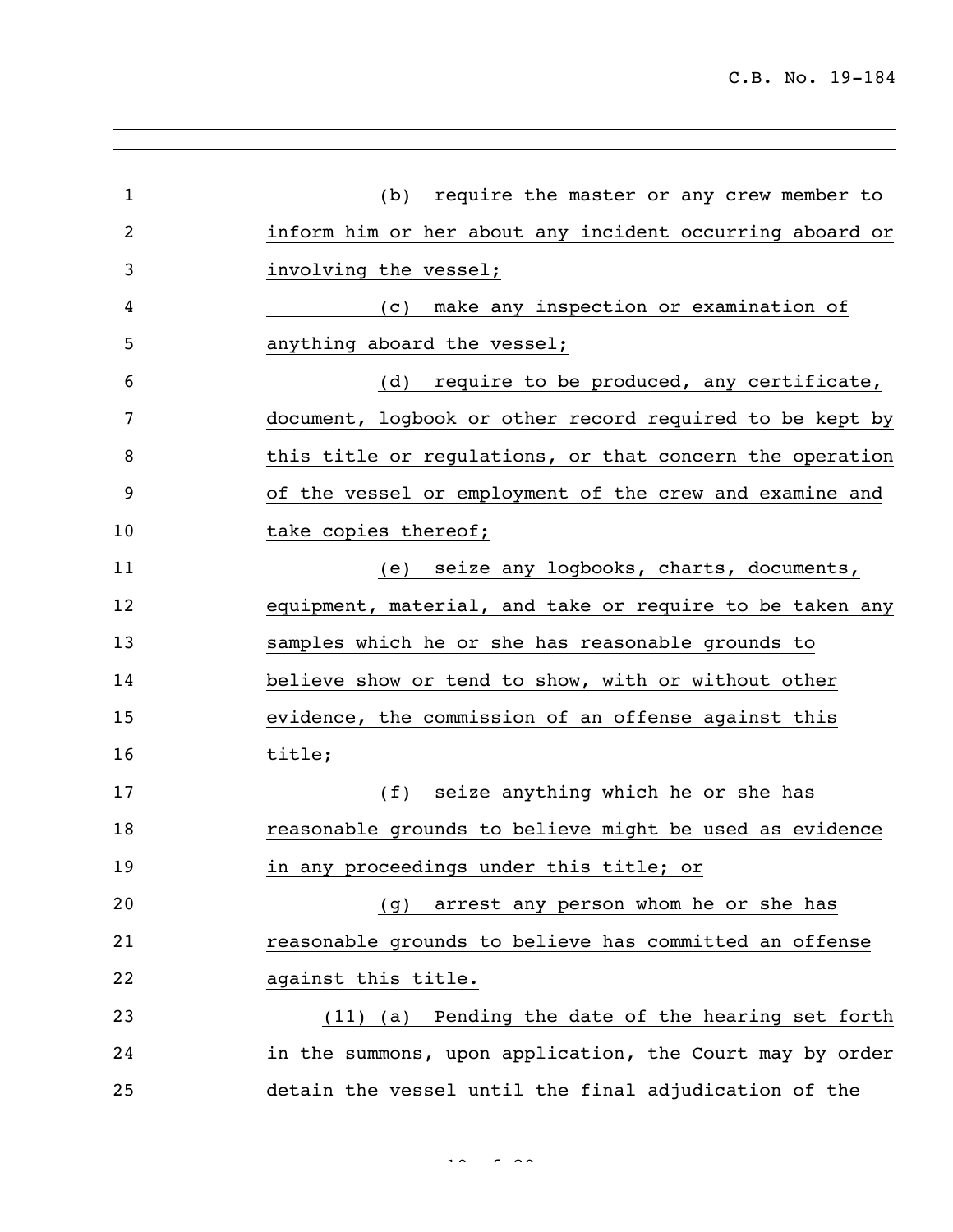| $\mathbf{1}$   | matter contained in the information.                     |
|----------------|----------------------------------------------------------|
| $\overline{2}$ | Notwithstanding subsection (a), the Court<br>(b)         |
| 3              | may by order release the vessel from such detention upon |
| 4              | the posting of a bond with the Court in an amount not    |
| 5              | exceeding the value of the vessel or the maximum fine    |
| 6              | prescribed in relation to the offense or the total of    |
| 7              | all the offenses if more than one are contained in the   |
| 8              | information.                                             |
| 9              | Where the defendant does not speak or<br>(12)<br>(a)     |
| 10             | understand the English language, a crew member or other  |
| 11             | qualified person may be used as an interpreter.          |
| 12             | Where an interpreter was used when the<br>(b)            |
| 13             | information was filed and the summons served, and the    |
| 14             | evidence collected from the vessel or persons on board   |
| 15             | the vessel, that same interpreter may be summoned to     |
| 16             | appear in Court at the trial of the named defendant.     |
| 17             | Where certificates required to be carried<br>(C)         |
| 18             | on board the vessel are not in the English language, the |
| 19             | defendant shall obtain English translations of those     |
| 20             | certificates from the authority or organization which    |
| 21             | issued them.                                             |
| 22             | (13) (a) Any number of informations for any              |
| 23             | offenses against a defendant may be tried together.      |
| 24             | If the Court believes that it is<br>(b)                  |
| 25             | desirable or expedient in the interest of justice to do  |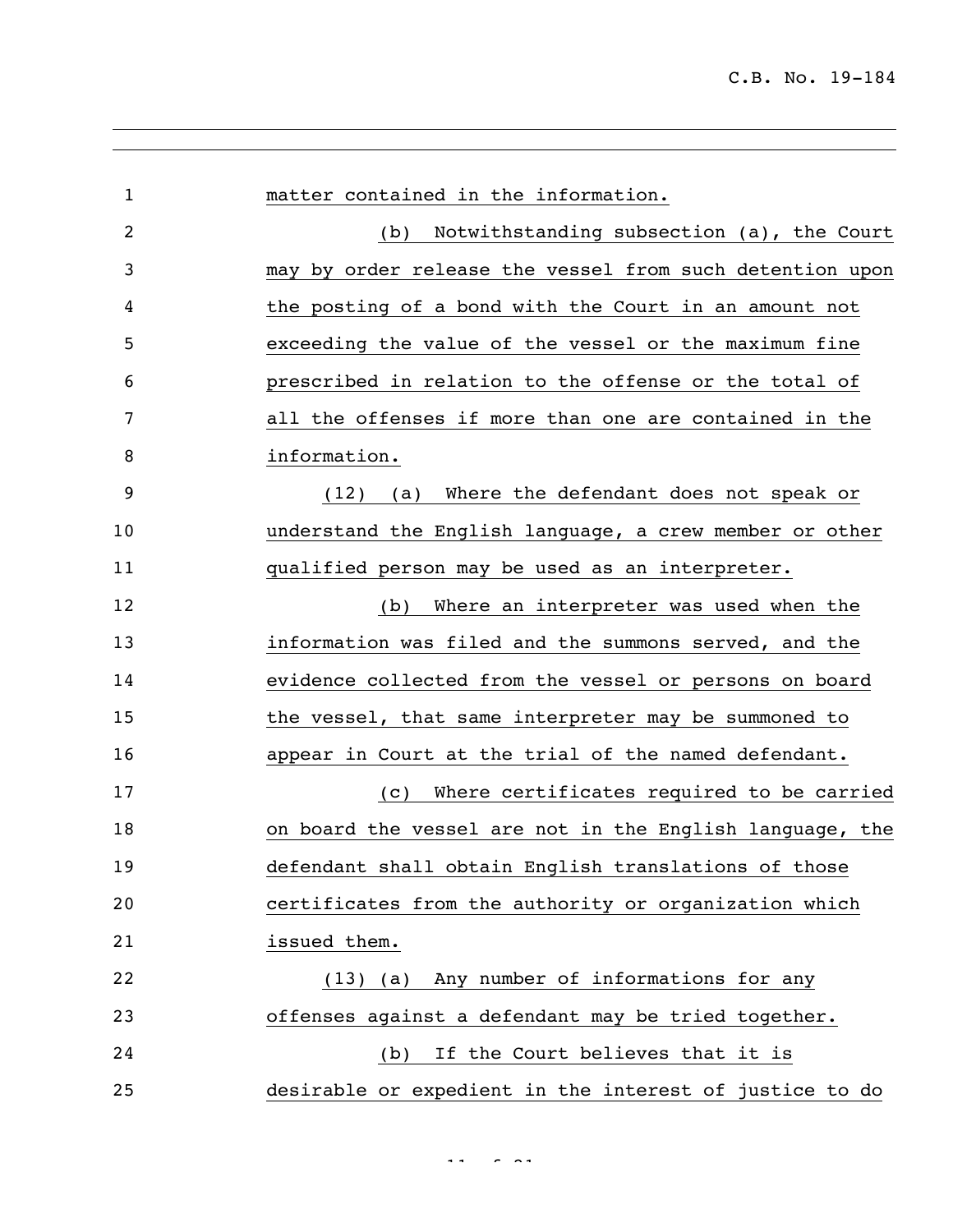| 1  | so, it may order that the defendant be tried on one or             |
|----|--------------------------------------------------------------------|
| 2  | more of such informations separately.                              |
| 3  | The informations which are not then tried<br>(C)                   |
| 4  | shall be proceeded upon in all respect as if they had              |
| 5  | been presented separately.                                         |
| 6  | (14) Any number of defendants may be tried                         |
| 7  | together, provided that the Court may, at any time,                |
| 8  | order separate trials if satisfied that the interests of           |
| 9  | justice so require."                                               |
| 10 | Section 10. Title 19 of the Code of the Federated States of        |
| 11 | Micronesia (Annotated), is hereby eamended by adding a new section |
| 12 | 1308 to chapter 13, to read as follows:                            |
| 13 | "Section 1308. Detention of a vessel.                              |
| 14 | (1) Where the Secretary finds that reasonable                      |
| 15 | grounds exist under this title for the detention of a              |
| 16 | vessel, the Secretary shall issue a detention order and            |
| 17 | may detain the vessel without warrant, PROVIDED HOWEVER:           |
| 18 | (a) written notice shall be served to the                          |
| 19 | person on board in charge of the vessel, together with a           |
| 20 | copy of the detention order; and                                   |
| 21 | such written notice shall state with<br>(b)                        |
| 22 | particularity the grounds for detention and the                    |
| 23 | provision of the law under which the detention order has           |
| 24 | been issued, and that the vessel owner or master has the           |
| 25 | right to a prompt hearing before the Secretary regarding           |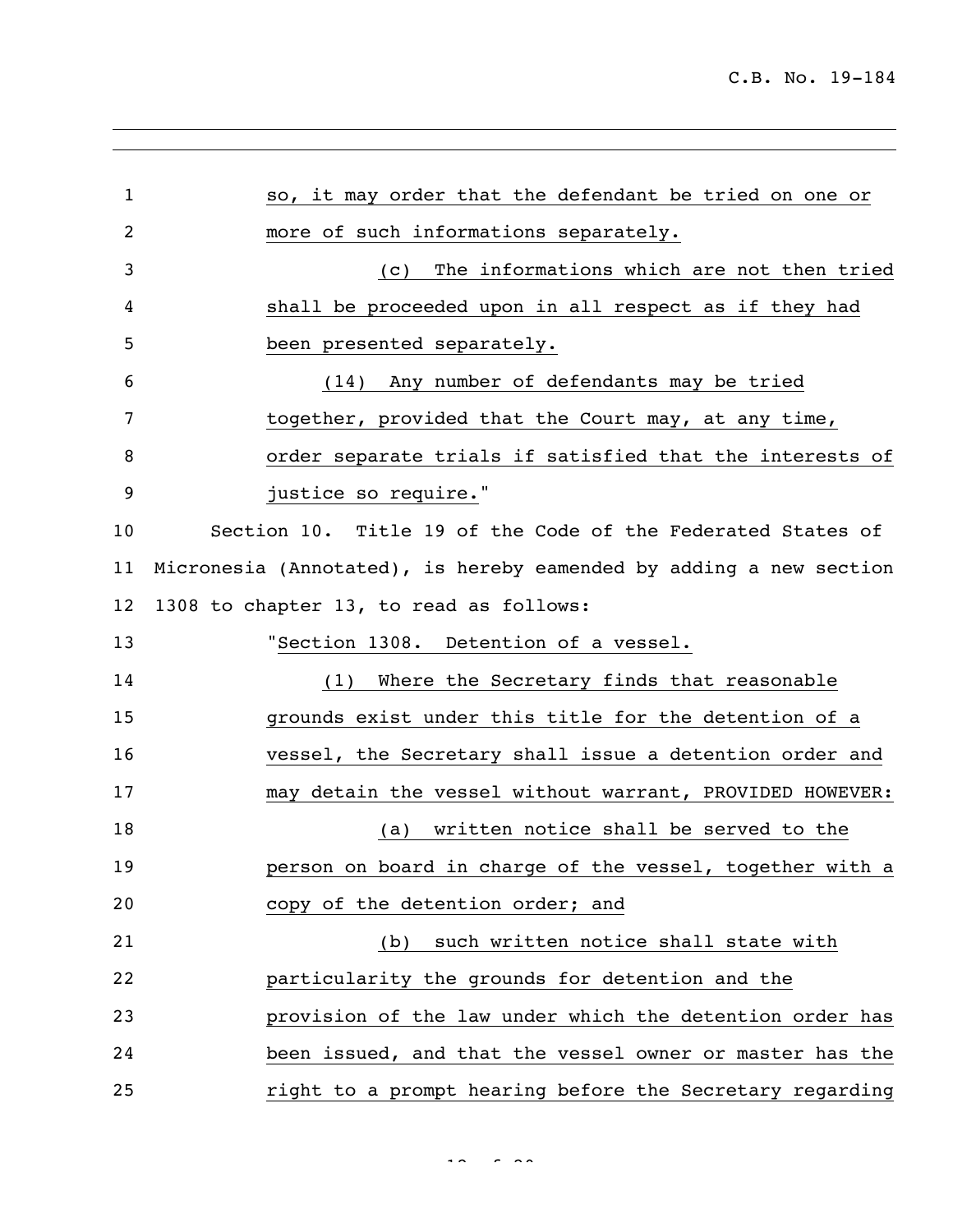probable cause for the detention. (2) An owner or master whose vessel has been detained may petition the Secretary under title 17 of the Code of the Federated States of Micronesia for a hearing to review the detention order. (3) Where a foreign vessel is detained, the Secretary, through diplomatic channels, shall notify the maritime authority of the vessel's flag state, including 9 the reason for detention." Section 11. Title 19 of the Code of the Federated States of Micronesia (Annotated), is hereby amended by adding a new section 1309 to chapter 13, to read as follows: "Section 1309. Forfeiture of a vessel. (1) Where a vessel is subject to forfeiture under this title, upon the issuance of a warrant by the Supreme Court, an authorized officer may seize and detain the vessel. (2) Upon seizure or detention under this section, civil proceedings for forfeiture shall be initiated forthwith by the Office of the Attorney General, and written notice shall be served on the owner or master, PROVIDED HOWEVER, in the case of a foreign vessel or foreign small craft, notice of the forfeiture proceedings and the grounds therefor shall be given to the maritime authority of the flag state through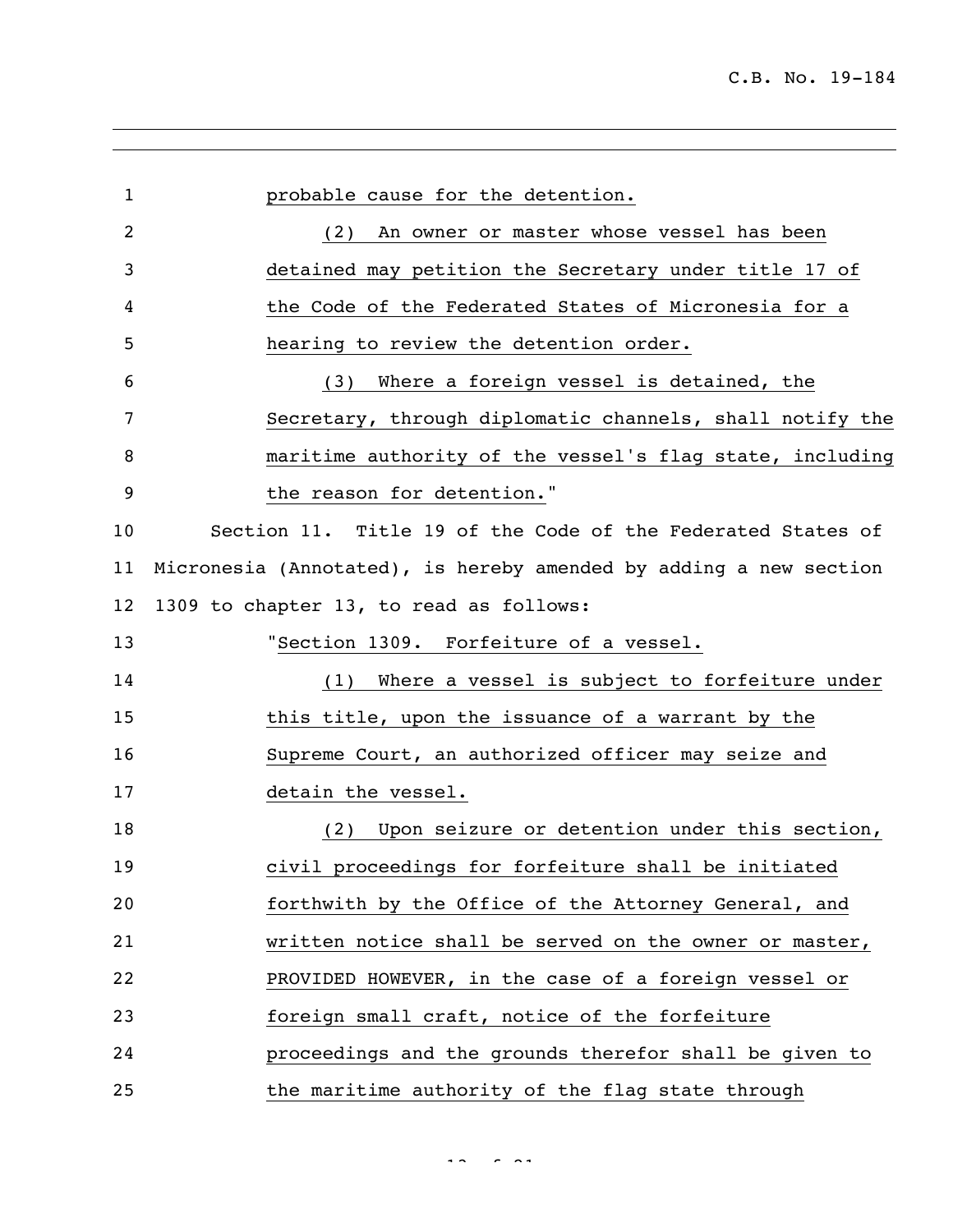diplomatic channels. (3) After trial, if the Supreme Court finds by a preponderance of the evidence that proof has been made of a violation of this title for which forfeiture of a vessel or small craft is allowed, the Court may issue an order that the owner has forfeited all rights of ownership of the vessel or small craft, and all property rights in the vessel or small craft have vested in the Government together with all equipment, cargo and stores. (4) Upon forfeiture of a vessel or small craft under subsection (3), the Government may register the vessel under this title by filing the order with the Registrar, and the Registrar shall enter in the Register 15 the name and particulars of the vessel or small craft, listing the Government as the registered owner. (5) An order issued by the Supreme Court under subsection (3) shall be deemed evidence of good title to the vessel or small craft free of all encumbrances, and the Government shall have the right to sell the vessel or small craft with clear title." Section 12. Title 19 of the Code of the Federated States of Micronesia (Annotated), is hereby amended by adding a new section 1310 to chapter 13, to read as follows: "Section 1310. Foreign vessels. Notwithstanding any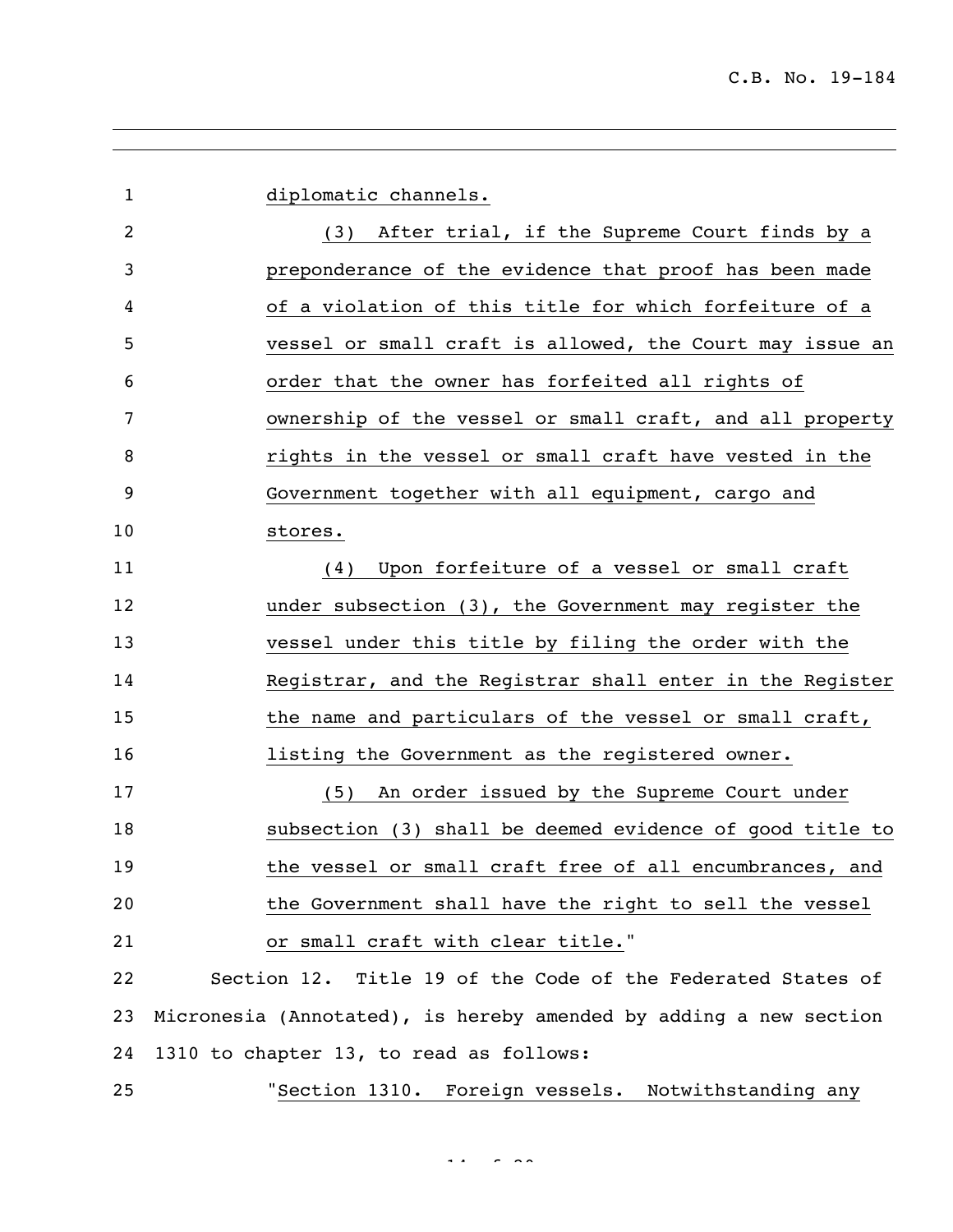| $\mathbf{1}$   | other provision of law in this title, if a violation is           |
|----------------|-------------------------------------------------------------------|
| $\overline{c}$ | committed by a foreign vessel or foreign small craft, or          |
| 3              | its owner or master, the Secretary, after consultation            |
| 4              | with the Attorney General and the Department of External          |
| 5              | Affairs, may refer the matter through diplomatic                  |
| 6              | channels to the nation of registry for appropriate                |
| 7              | action."                                                          |
| 8              | Section 13. Title 19 of the Code of the Federated States of       |
| 9              | Micronesia (Annotated), is hereby amended by adding a new section |
| 10             | 1311 to chapter 13, to read as follows:                           |
| 11             | "Section 1311. Obstruction of persons. Every person               |
| 12             | who, without lawful excuse (proof of which is on him or           |
| 13             | her), hinders or obstructs a person in the performance,           |
| 14             | execution or carrying out of any duty conferred or                |
| 15             | imposed on that person by this title commits a national           |
| 16             | offense, and where no other penalty is provided for in            |
| 17             | this title, shall be punishable by a fine not exceeding           |
| 18             | \$200,000 or by imprisonment not exceeding 2 years, or            |
| 19             | both; PROVIDED that if in the commission of any such              |
| 20             | offense the person uses a dangerous weapon, engages in            |
| 21             | conduct that causes bodily injury to any officer                  |
| 22             | authorized to enforce the provisions of this title, or            |
| 23             | threatens any such officer with bodily injury, the                |
| 24             | offense is punishable by a fine of not less than                  |
| 25             | \$500,000 or imprisonment for not more than ten years, or         |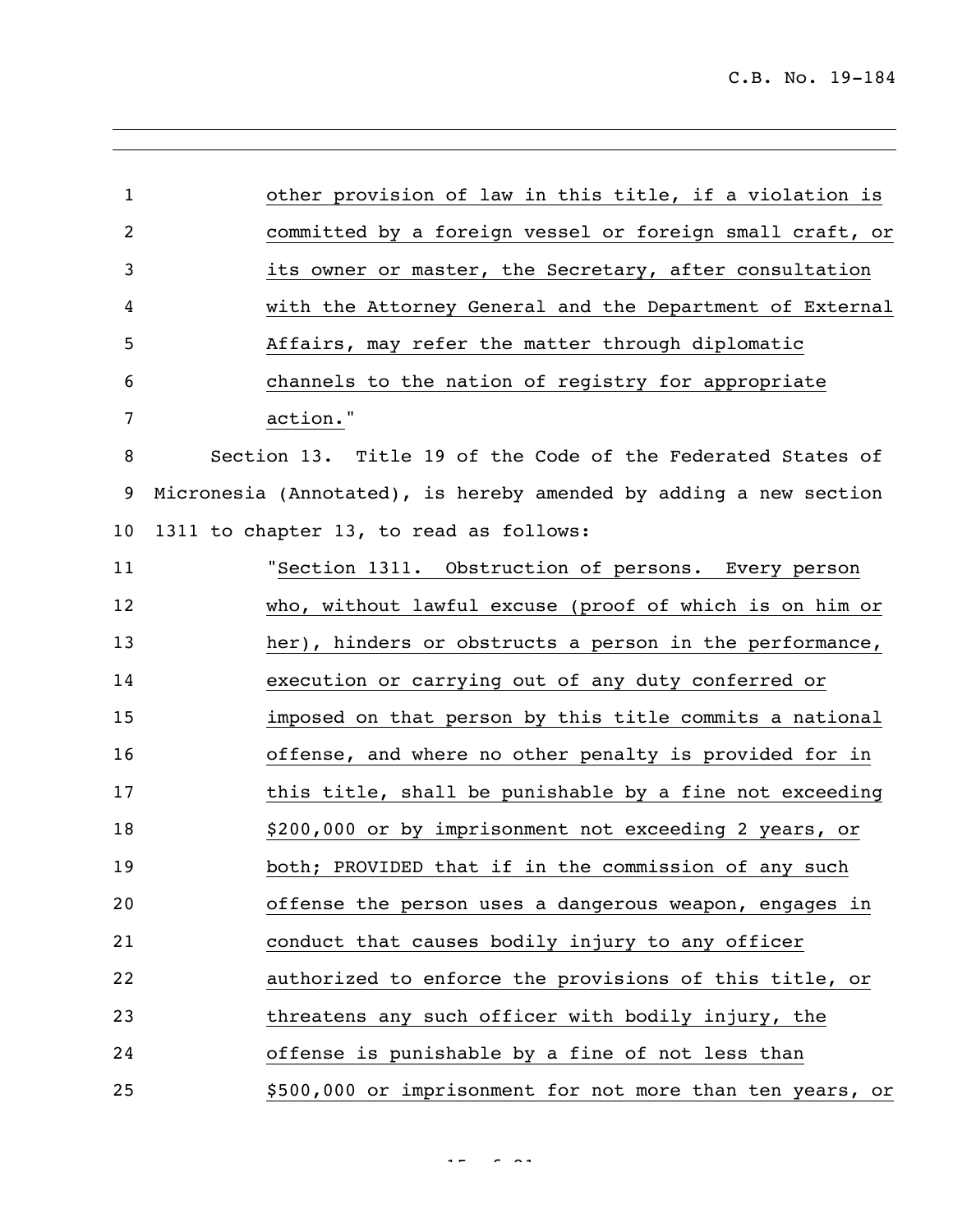| 1  | both."                                                            |
|----|-------------------------------------------------------------------|
| 2  | Section 14. Title 19 of the Code of the Federated States of       |
| 3  | Micronesia (Annotated), is hereby amended by adding a new section |
| 4  | 1312 to chapter 13, to read as follows:                           |
| 5  | "Section 1312. Civil offenses.                                    |
| 6  | Every person who does any act, or makes any<br>(1)                |
| 7  | omission, in contravention of any provision of this               |
| 8  | title or regulations hereunder commits a civil offense.           |
| 9  | When any provision of this title is<br>(2)                        |
| 10 | contravened and no specific violation is prescribed and           |
| 11 | no pecuniary penalty provided for, any person                     |
| 12 | contravening any provision commits a civil offense and            |
| 13 | shall be liable to a fine not exceeding \$1,000."                 |
| 14 | Section 15. Title 19 of the Code of the Federated States of       |
| 15 | Micronesia (Annotated), is hereby amended by adding a new section |
| 16 | 1313 to chapter 13, to read as follows:                           |
| 17 | "Section 1313. Recovery of fines.                                 |
| 18 | If an owner or master of a vessel has been<br>(1)                 |
| 19 | convicted of any offense under this title and where the           |
| 20 | Court orders payment of a fine or if a vessel has been            |
| 21 | found liable in proceedings in rem, the vessel may be             |
| 22 | detained until the fine has been paid.                            |
| 23 | If a fine is not paid within the period of<br>(2)                 |
| 24 | time stipulated by the Court, the Court may order that            |
| 25 | the vessel be sold and the proceeds of the sale be used           |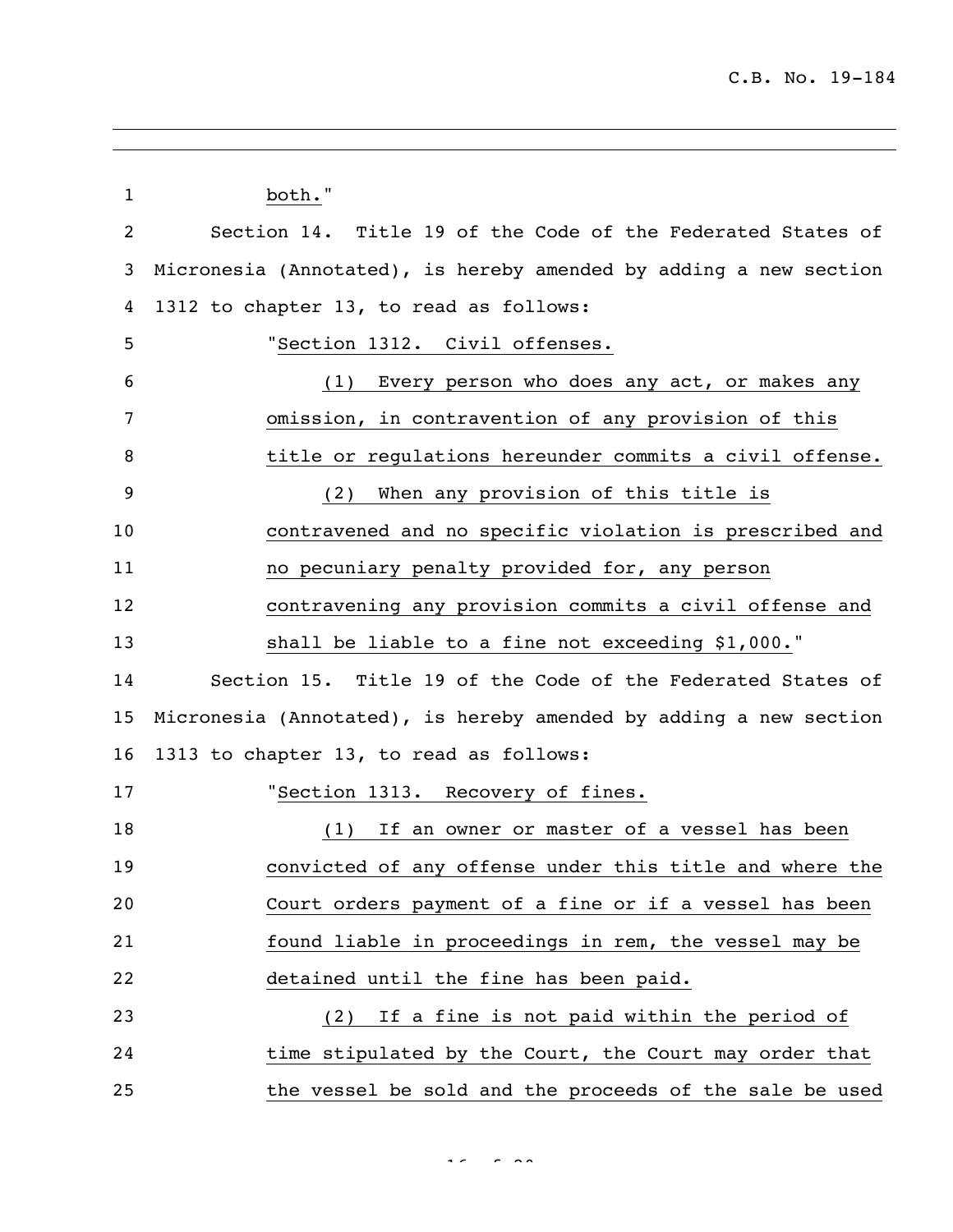| $\mathbf 1$    | to pay the fine."                                                 |
|----------------|-------------------------------------------------------------------|
| $\overline{2}$ | Section 16. Title 19 of the Code of the Federated States of       |
| 3              | Micronesia (Annotated), is hereby amended by adding a new section |
| 4              | 1314 to chapter 13, to read as follows:                           |
| 5              | "Section 1314. Time limits on commencement of                     |
| 6              | proceedings.                                                      |
| 7              | An action must be commenced within the time<br>(1)                |
| 8              | period specified or the right to bring such action is             |
| 9              | extinguished.                                                     |
| 10             | An action is commenced by the filing of a<br>(2)                  |
| 11             | complaint or information with the Supreme Court.                  |
| 12             | The time limit within which claims shall be<br>(3)                |
| 13             | brought shall commence from the time when the right of            |
| 14             | action accrues or when it reasonably may have been                |
| 15             | discovered.                                                       |
| 16             | The time limits set forth in this section<br>(4)                  |
| 17             | shall not run during any time when:                               |
| 18             | the seaman is incapacitated, or<br>(a)                            |
| 19             | is involuntarily outside the jurisdiction of the                  |
| 20             | Federated States of Micronesia; or                                |
| 21             | the defendant vessel or vessel owner is<br>(b)                    |
| 22             | outside the jurisdiction of the Federated States of               |
| 23             | Micronesia.                                                       |
| 24             | Claims arising out of the Shipping Articles<br>(5)                |
| 25             | must be commenced within 12 months from the date of the           |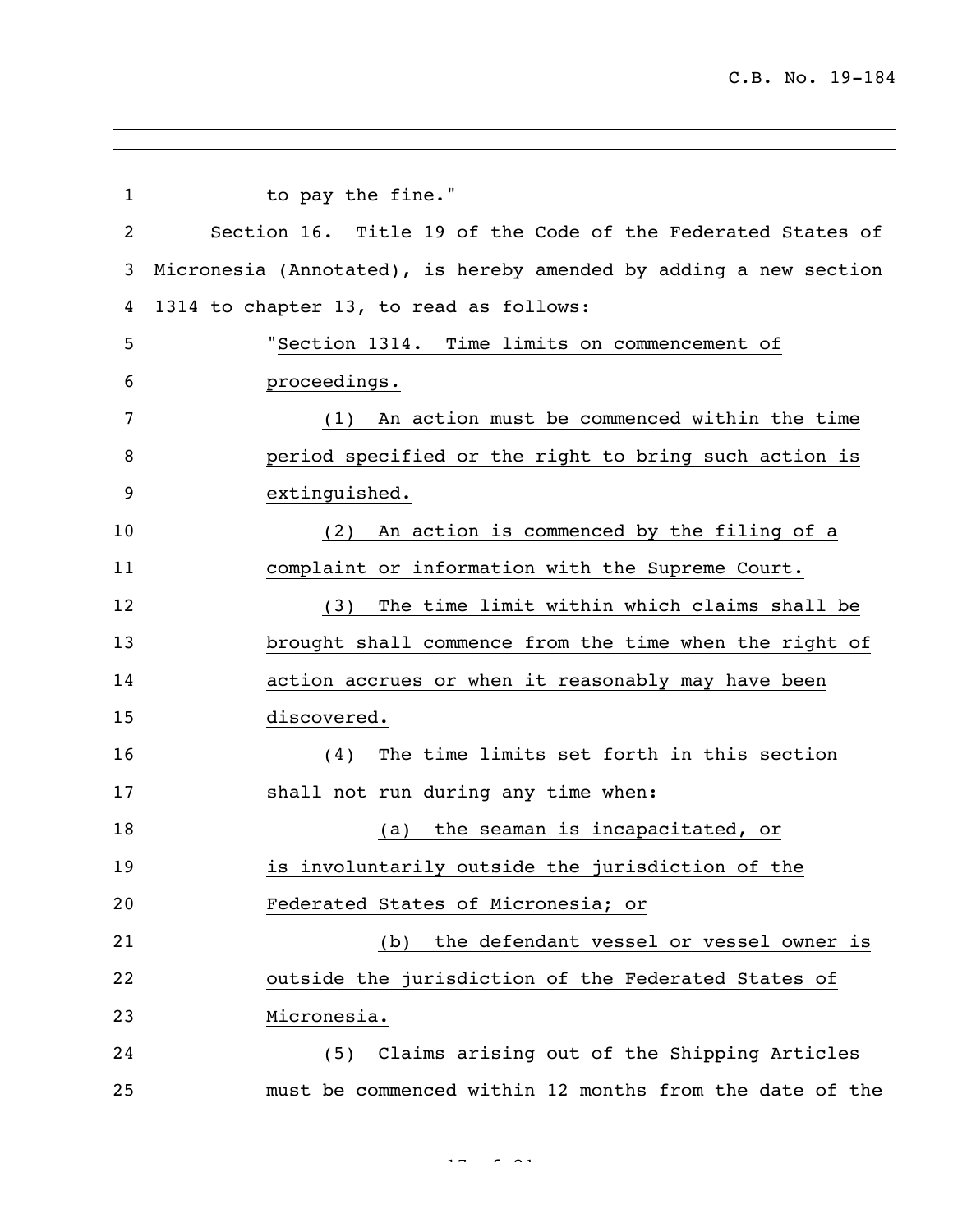| $\mathbf{1}$   | termination of the Shipping Articles or the date on               |
|----------------|-------------------------------------------------------------------|
| $\overline{2}$ | which the seaman is discharged, whichever is earlier.             |
| 3              | (6) (a) Claims arising out of the death or                        |
| 4              | permanent disability of a seaman caused by wrongful act,          |
| 5              | neglect, or default on the high seas must be commenced            |
| 6              | within two years from the date the vessel returns to the          |
| 7              | seaman's proper return port or to the vessel's port of            |
| 8              | registry, whichever is later.                                     |
| 9              | (b) Claims of owners against the master for                       |
| 10             | acts committed during the performance of the master's             |
| 11             | duties must be commenced within 2 years from the date on          |
| 12             | which the last act giving rise to the claim occurred.             |
| 13             | (c) Claims for the recovery of damages as a                       |
| 14             | result of a collision between two or more vessels must            |
| 15             | be commenced within 2 years from the date of the                  |
| 16             | collision.                                                        |
| 17             | All other tort claims must be commenced<br>(d)                    |
| 18             | within 2 years of the date on which the act giving rise           |
| 19             | to the claim occurred.                                            |
| 20             | All other claims must be commenced within 3<br>(7)                |
| 21             | years of the date on which the incident giving rise to            |
| 22             | the claim occurred."                                              |
| 23             | Section 17. Title 19 of the Code of the Federated States of       |
| 24             | Micronesia (Annotated), is hereby amended by adding a new section |
| 25             | 1315 to chapter 13, to read as follows:                           |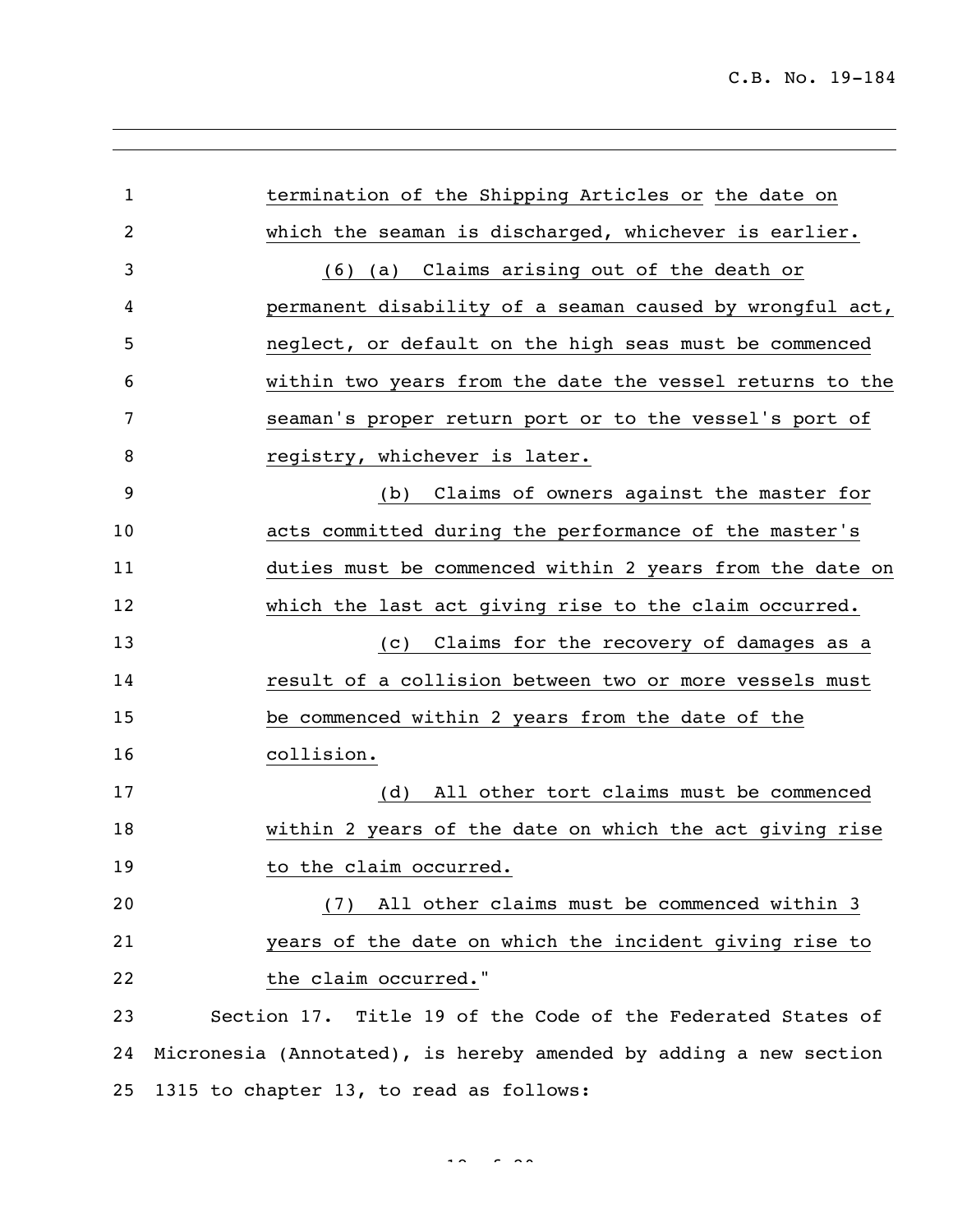"Section 1315. Access to and inspection of adopted regulations. (1) Where a convention or rule or regulation, or a provision thereof, has been adopted and incorporated by reference in regulations made under this title, the adopted convention, rule or regulation, or provision 7 thereof, as the case may be, shall be available for inspection and copying at the Office of the Attorney General by any person likely to be affected by it. (2) Subject to subsection (1), no person shall be prosecuted or convicted for contravening an adopted **regulation if that regulation is not available for**  inspection or copying as required by subsection (1), and it is a defense to such a prosecution to show that the contravened regulation was not so available as required. (3) The defense available under subsection (2) is not available to a person who has sufficient knowledge of the requirements of the contravened provision for which he or she is being prosecuted, or who possessed or who had reasonable access in any event, to the requirements of the contravened provision independently of the procedure required under subsection (1). (4) When a person requests copies of an adopted regulation under subsection (1) the Attorney General may charge a reasonable fee for any copying services